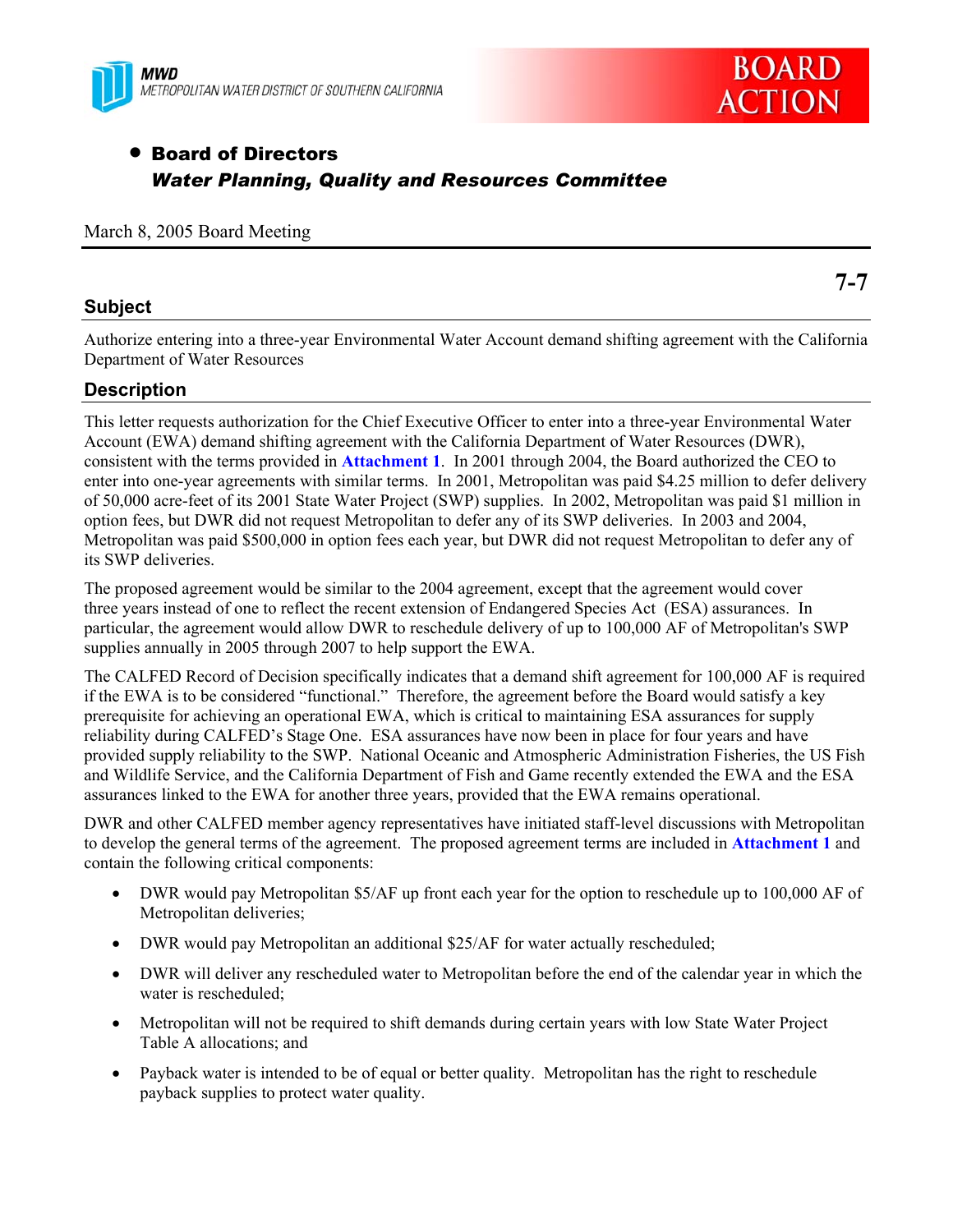# **Policy**

The Board's policy direction regarding the CALFED Bay-Delta Program, adopted on July 13, 1999 (M.I. 43619) instructs staff to "Develop a range of options to meet future water quality and reliability needs for the service area." This agreement would help to ensure that CALFED's member agencies with fishery regulatory responsibilities will be able to provide water supply reliability assurances for Bay-Delta exporters, including Metropolitan.

By Minute Item 43688, dated August 17, 1999, the Board adopted the Statement of Needs for the CALFED Bay-Delta Program.

# **California Environmental Quality Act (CEQA)**

CEQA determination for Option #1:

Pursuant to the provisions of CEQA, the State CEQA Guidelines and the National Environmental Policy Act, DWR, acting as Lead Agency, with the cooperation of the California Department of Fish and Game, the United States Bureau of Reclamation, the United States Fish and Wildlife Service and the National Marine Fisheries Services, prepared and processed a Final Environmental Impact Statement/Environmental Impact Report (Final EIS/EIR) for the EWA. The Final EIS/EIR evaluated the environmental impacts associated with EWA assets including demand shifting agreements, also referred to as source shifting in the EIS/EIR. The Final EIS/EIR was certified and the EWA was approved by the Lead Agency on March 18, 2004. The Lead Agency also approved the Findings of Fact (findings) and adopted the Mitigation Monitoring and Reporting Program (MMRP). On April 13, 2004, Metropolitan, acting as a responsible Agency under CEQA, certified that it has reviewed and considered the information in the certified Final EIS/EIR and adopted the Lead Agency's findings and MMRP. The Board's adoption of Lead Agency's findings and MMRP in 2004 includes coverage for the current board action, which is solely based on entering into a three-year EWA demand shifting agreement with DWR consistent with the Final EIR/EIS. Hence, because the Board has already made a CEQA determination on the Final EIR/EIS for its actions as a Responsible Agency, no further findings or documentation are necessary for the Board to approve the proposed action

The CEQA determination is: Determine that the proposed action has been previously addressed in the certified 2004 Final EIS/EIR, findings, and MMRP and that no further findings or documentation are required.

CEQA determination for Option #2:

None required

### **Board Options/Fiscal Impacts**

### **Option #1**

Adopt the CEQA determination and authorize the CEO to enter into a three-year EWA demand shifting agreement with DWR consistent with the terms described herein, and in form approved by the General Counsel.

**Fiscal Impact**: The agreement would result in DWR paying Metropolitan \$500,000 each year for three years for the option to reschedule deliveries. Assuming that 100,000 AF is actually rescheduled each year, DWR would pay Metropolitan \$3 million total per year. The agreement may result in minor increases in operational costs, which would be more than offset by the payments to Metropolitan.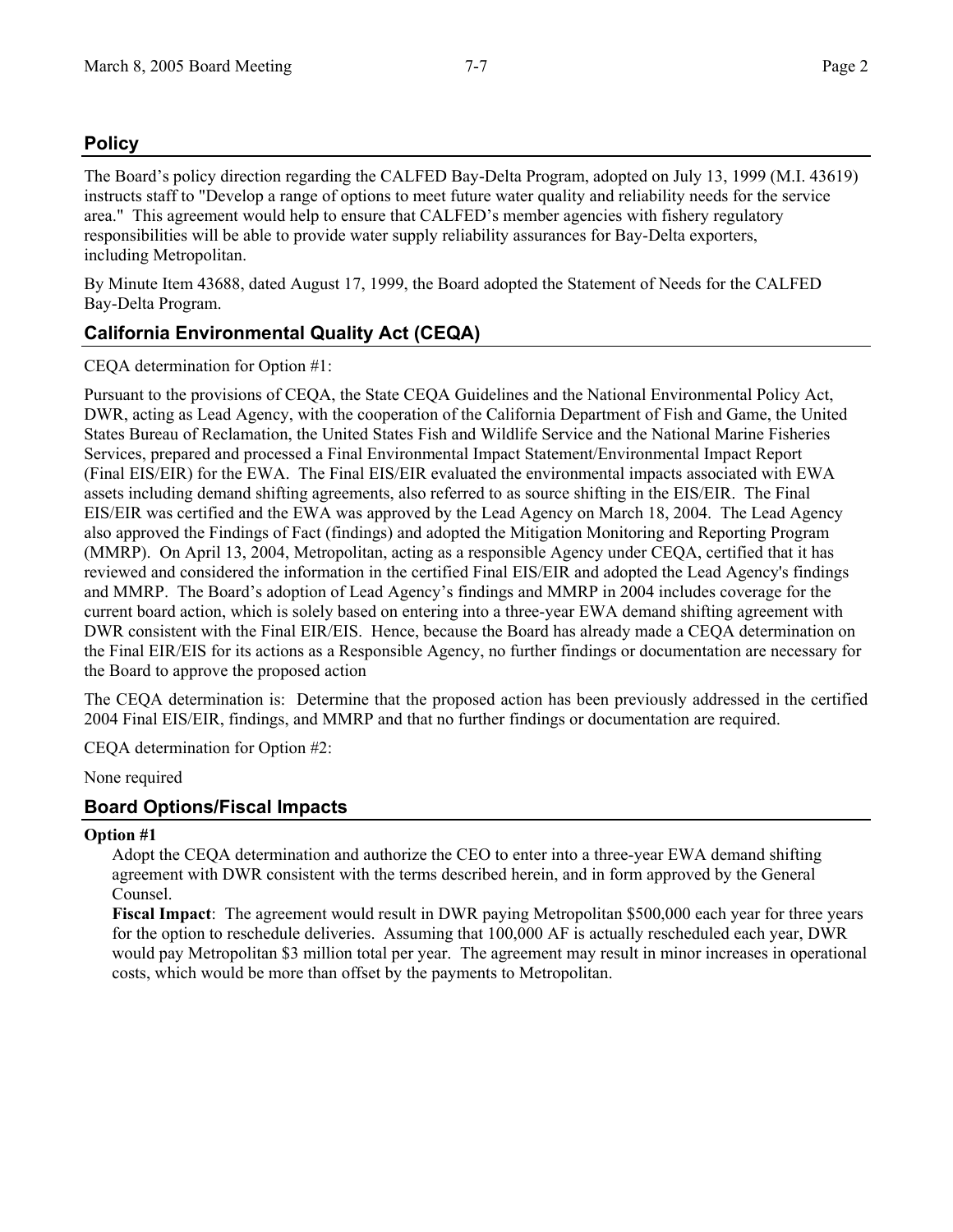2/11/2005

*Date* 

#### **Option #2**

Do not authorize the CEO to enter into a three-year EWA demand shifting agreement with DWR. **Fiscal Impact:** No direct fiscal impacts. However, operational impacts could result if the lack of a demand shift contract leads to a non-operational EWA and a loss of ESA assurances, as discussed above.

### **Staff Recommendation**

Option #1

her l 2/10/2005 *Stephen N. Arakawa Date* 

*Manager, Water Resource Management* 

*Gilbert F. Ivey* 

*Interim Chief Executive Officer* 

**Attachment 1 – Metropolitan/DWR Proposed EWA Agreement Terms** 

BLA #3402